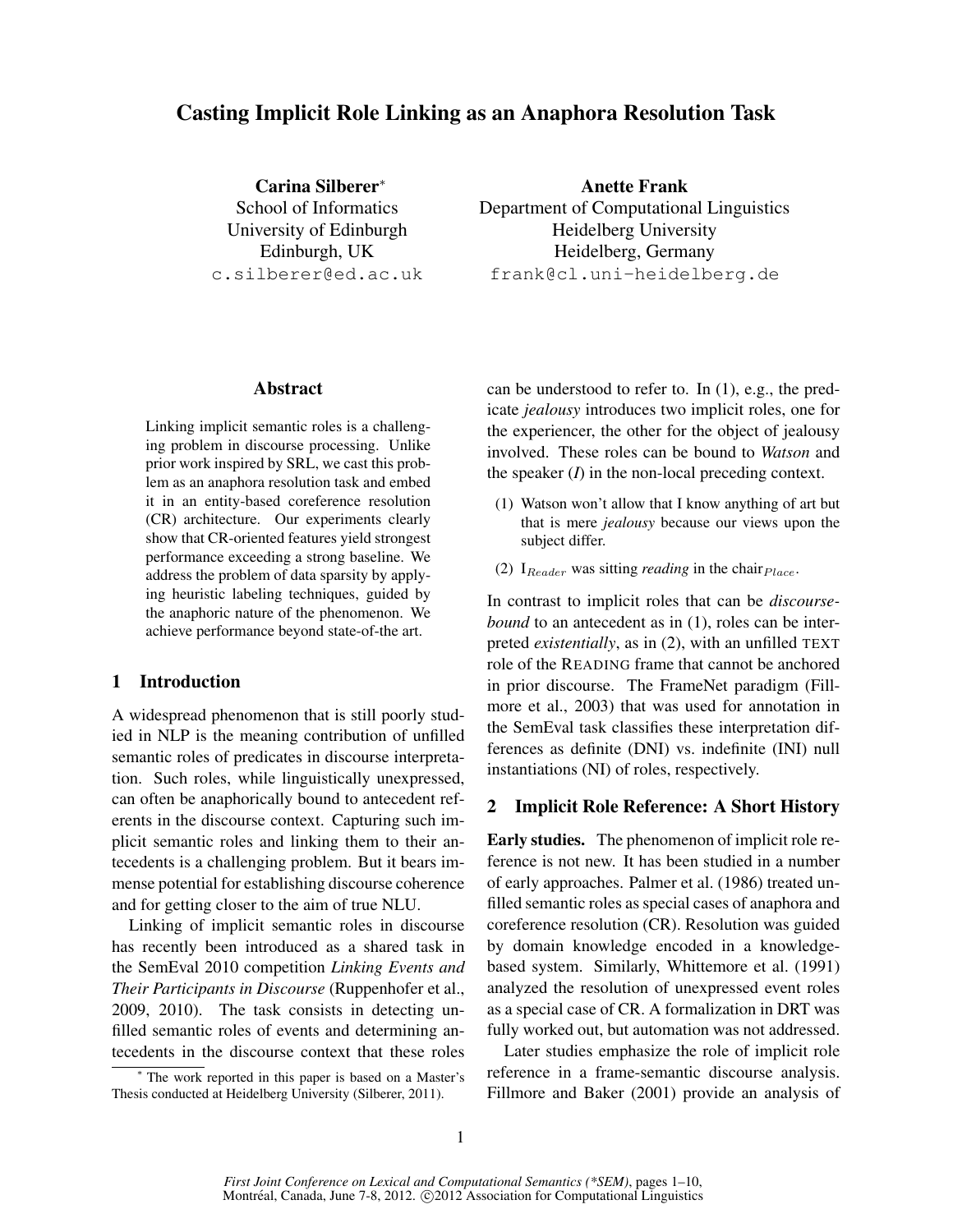a newspaper text that indicates the importance of frames and roles in establishing discourse coherence. Burchardt et al. (2005) offer a formalization of the involved factors: the interplay of frames and frame relations with factors of contextual contiguity. The work includes no automation, but suggests a corpus-based approach using antecedent-role coreference patterns collected from corpora.

Tetreault (2002), finally, offers an automated analysis for resolving implicit role reference. The smallscale study is embedded in a rule-based CR setup.

SemEval 2010 Task 10: Linking Roles. Triggered by the SemEval 2010 competition (Ruppenhofer et al., 2010), research on resolving implicit role reference has gained momentum again, in a field where both semantic role labeling (SRL) and coreference resolution have seen tremendous progress. However, the systems that participated in the *NIonly* task on implicit role resolution achieved moderate success in the initial subtasks: (i) recognition of implicit roles and (ii) classification as discourse-bound vs. existential interpretation (DNI vs. INI). Yet, (iii) identification of role antecedents was bluntly unsuccessful, with around 1% F-score.

Ruppenhofer et al. clearly relate the task to coreference resolution. The participating systems, though, framed the task as a special case of SRL.

Chen et al. (2010) participated with their SRL system SEMAFOR (Das et al., 2010). They cast the task as one of extended SRL, by admitting constituents from a larger context. To overcome the lack and sparsity of syntactic path features, they include lexical association and similarity scores for semantic roles and role fillers; classical SRL order and distance features are adapted to larger distances.

VENSES++ by Tonelli and Delmonte (2010) is a semantic processing system that includes lexicosemantic processing, anaphora resolution and deep semantic resolution components. Anaphora resolution is performed in a rule-based manner; pronominals are replaced with their antecedents' lexical information. For role linking, the system applies diverse heuristics including search for predicateargument structures with compatible arguments, as well as semantic relatedness scores between potential fillers of (overt and implicit) semantic roles.

More recently Tonelli and Delmonte (2011) recur

to a leaner approach for role binding, estimating a relevance score for potential antecedents from role fillers observed in training. They report an F-score of 8 points for role binding on SemEval data. However, being strongly lexicalized, their trained model seems heavily dependent on the training data.

Ruppenhofer et al. (2011) use semantic types for identifying DNI role antecedents, reporting an error reduction of 14% on Chen et al. (2010)'s results.

The poor performance results in the SemEval task clearly indicate the difficulty of resolving implicit role reference. A major factor seems to relate to data sparsity: the training set covers only 245 DNI annotations linked to an antecedent.

Linking implicit arguments of nominals. Gerber and Chai (2010) (G&C henceforth) investigate a closely related task of argument binding, tied to the linking of implicit arguments for *nominal predicates* using the PropBank role labeling scheme. In contrast to the SemEval task, which focuses on a verbs and nouns, their system is only applied to nouns and is restricted to 10 predicates with substantial training set sizes (avg: 125, median: 103).

G&C propose a discriminative model that selects an antecedent for an implicit role from an extended context window. The approach incorporates some aspects relating to CR that go beyond the SRLoriented SemEval systems: A candidate representation includes information about all the candidates' coreferent mentions (determined by automatic CR), in particular their semantic roles (provided by gold annotations) and WordNet synsets. Patterns of semantic associations between filler candidates and implicit roles are learned for *all* mentions contained in the candidate's entity chain. They achieve an Fscore of 42.3, against a baseline of 26.5.

Gerber (2011) presents an extended model that incorporates strategies suggested in Burchardt et al. (2005): using frame relations as well as coreference patterns acquired from large corpora. This model achieves an F-score of 50.3 (baseline: 28.9).

# 3 Casting Implicit Role Linking as an Anaphora Resolution Task

# 3.1 Implicit role = anaphora resolution

Recent models for role binding mainly draw on techniques from SRL, enriched with concepts from CR.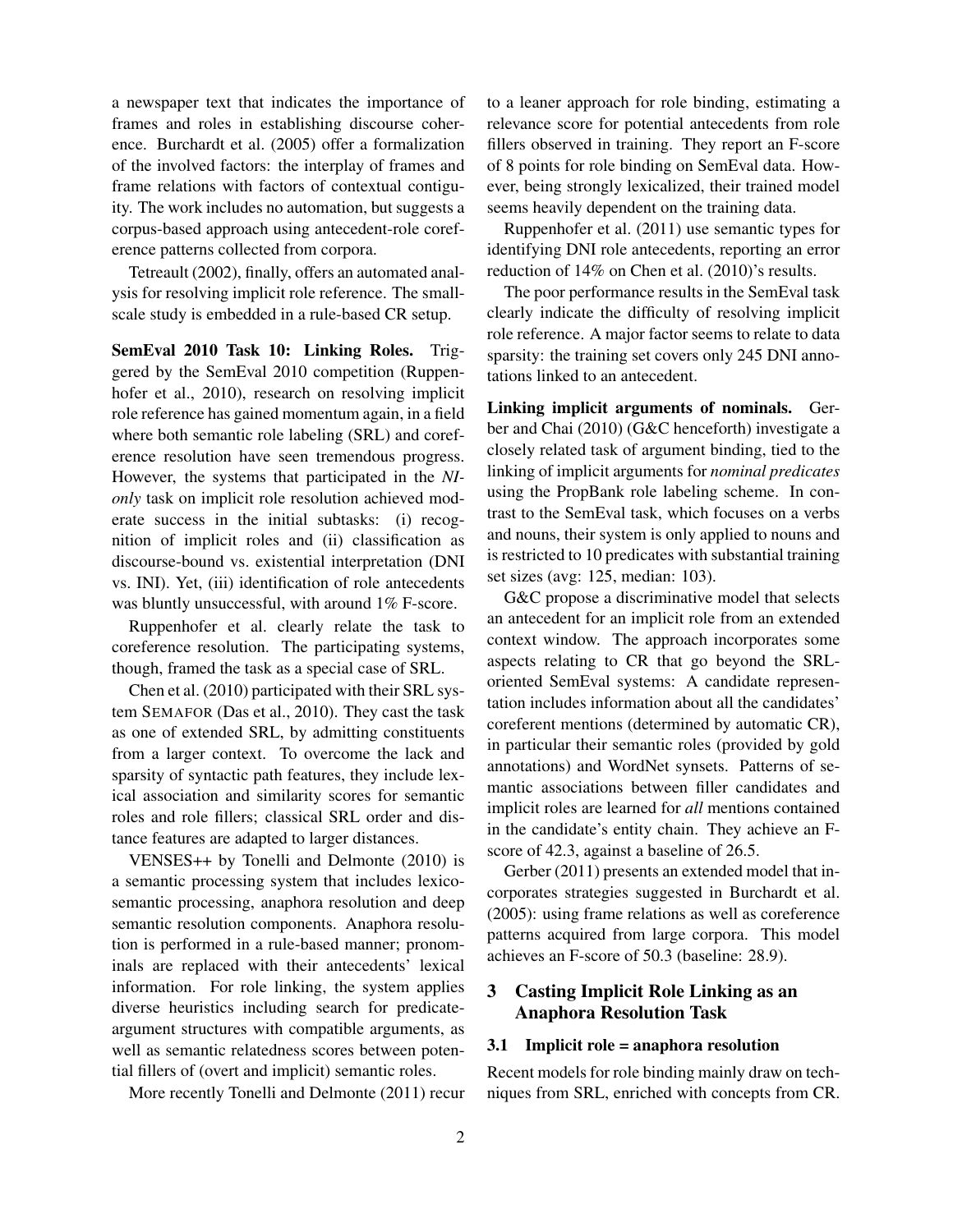In this paper, we explicitly formulate implicit role linking as an anaphora resolution task. This is in line with the predominant conception in early work, and also highlights the close relationship with zero anaphora (Kameyama, 1985). Computational treatments of zero anaphora (e.g., Imamura et al. (2009)) are in fact employing techniques well-known from SRL. Recent work by Iida and Poesio (2011), by contrast, offers an analysis of zero anaphora in a CR architecture. Further support comes from psycholinguistic studies in Garrod and Terras (2000), who establish commonalities between implicit role reference and other types of anaphora resolution.

The contributions of our work are as follows:

- i. We cast implicit role binding as a CR task, using an *entity-mention* model and discriminative classification for antecedent selection.
- ii. We examine the effectiveness of model features for classical SRL vs. CR features to clarify the nature of this special phenomenon.
- iii. We automatically acquire heuristically labeled data to address the sparse data problem.

i. An entity-mention model for anaphoric role resolution. In our model implicit roles that are discourse-bound (i.e. classified as DNI) are treated as anaphoric, similar to zero anaphora: the implicit role will be bound to a discourse antecedent.

In line with recent research in CR, we adopt an *entity-mention* model, where an *entity* is represented by all mentions pertaining to a coreference chain (see i.a. Rahman and Ng (2011), Cai and Strube (2010)). Our model is based on binary classifier decisions that take as input the anaphoric role and an entity candidate from the preceding discourse. The final classification of a role linking to an entity is obtained by discriminative ranking of the binary classifiers' probability estimates. Details on the system architecture are given in Section 3.2.

ii. SRL vs. CR: Analysis of feature sets. The linking of implicit semantic roles represents an interesting mixture of SRL and CR that displays exceptional characteristics of both types of phenomena.

In contrast to classical SRL, the relation between a predicate's semantic role and a candidate role filler – being realized outside the local syntactic context – cannot be characterized by syntactic path features. But similar to SRL we can compute a semantic class type expected by the role and determine which candidate is most appropriate to fill the semantic role.

Anaphoric binding of unfilled roles also diverges from classical CR in that the anaphoric element is not overtly expressed. This excludes typical CR features that refer to overt realization, such as agreement or string overlap. Again, we can make use of a semantic characterization of role fillers to determine the role's most appropriate antecedent entity in the discourse. This closely relates to semantic class features employed in CR (e.g., Rahman and Ng (2011)).

Thus, semantic association features are important modeling aspects, but they do not contribute to clarifying the nature of the phenomenon. We will include additional properties that are considered characteristic for CR, such as the semantics of an *entity* (as opposed to individual mentions), or salience properties of antecedents (cf. Section 4.3). Thus, the model we propose substantially differs from prior work.

We classify the features of our models as SRL vs. CR features, plus a mixture class that relates to both phenomena. We examine which type of features is most effective for resolving implicit role reference.

iii. Heuristic data acquisition. In response to the sparse data problem encountered with the SemEval data set and the general lack of annotated resources for implicit role binding, we experiment with techniques for heuristic data acquisition. The strategy we apply builds on our working hypothesis that implicit role reference is best understood as a special case of (zero) anaphora resolution.

We process manually annotated coreference data sets that are jointly labeled with semantic roles. From these we extract entity chains that contain anaphoric pronouns that fill a predicate's semantic role. We artificially delete the pronoun's role label and transfer it to its closest antecedent in its chain. In this way, we convert the example to an instance that is structurally similar to one involving a locally unfilled semantic role that is bound to an overt antecedent. An example is given below: in (3.a) we identify a pronoun that fills the SPEAKER role of the frame STATEMENT. We transfer this role label to its closest antecedent (3.b).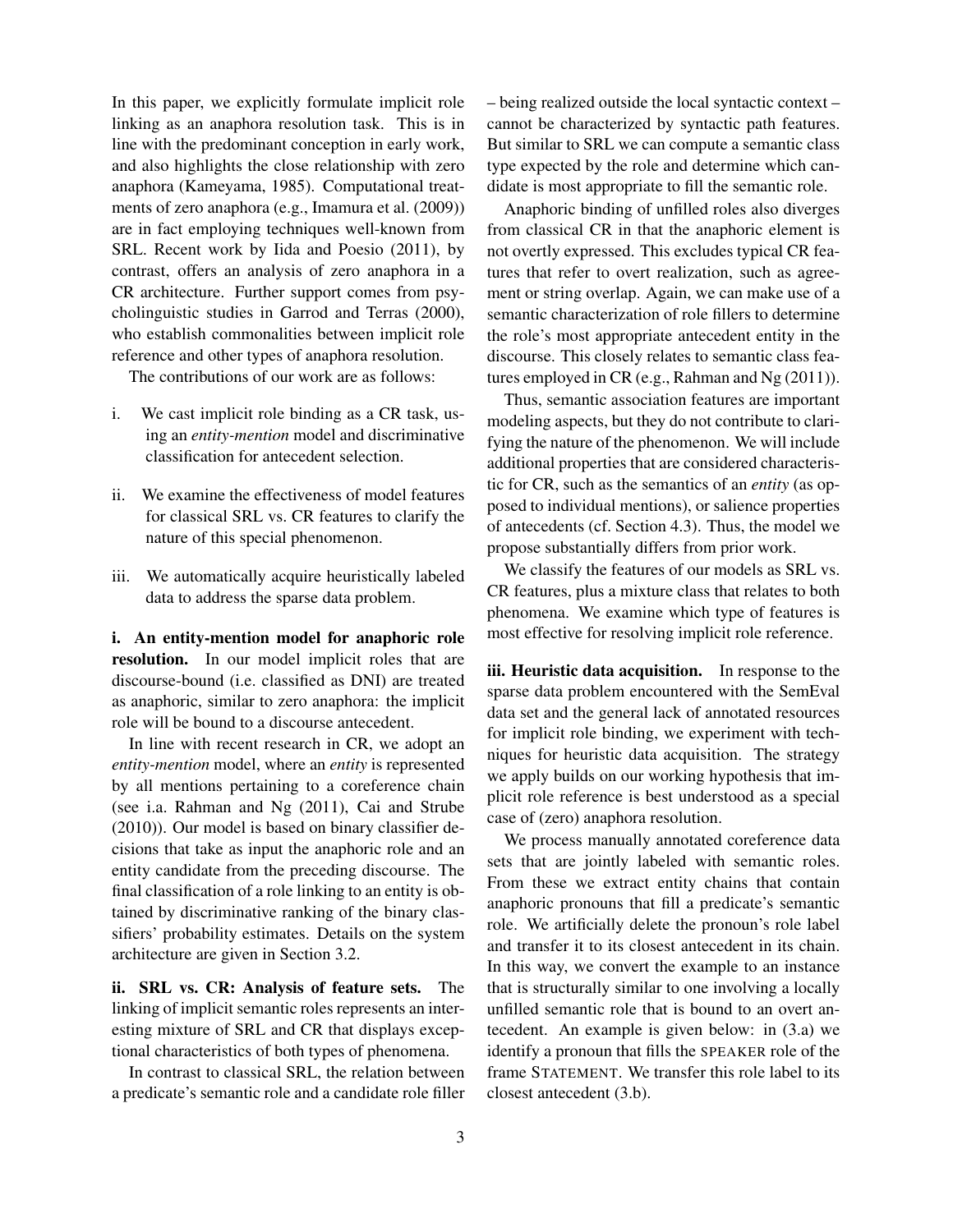(3) a. Riady<sub>k</sub> spoke in his<sub>k</sub> 21-story office building on the outskirts of Jakarta. [...] The timing of  $h$ isk, Speaker statement Statement is important. b. Riady<sub>k</sub> spoke in  $h$ <sub>isk</sub>,  $S_{\text{peaker}}$  21-story office building on the outskirts of Jakarta. [...] The timing of  $\emptyset$  statement *Statement* is important.

Clearly such artificially created annotation instances are only approximations of naturally occurring cases of implicit role binding. But we expect to acquire numerous data points for relevant features: semantic class information for the antecedent entity, the predicate's frame and roles and coherence properties.

#### 3.2 System Architecture

Our approach is embedded in an architecture for supervised CR using an entity-mention model. The main processing steps of the system include: (1) entity detection, (2) instance creation with feature extraction and (3) classification. As we are focusing on the resolution of implicit DNI roles, we assume that the text is already augmented with standard CR information (we make use of gold data and automatically assigned coreference chains). Accordingly, the description of modules focuses exclusively on the resolution of DNIs.

(1) Entity Detection. We first collect the entire entity set  $\mathcal E$  mentioned in the discourse. This set forms the overall set of candidates to consider for DNI linking. For each DNI  $d_k$  to be linked, a subset of candidates  $\mathcal{E}_k \subset \mathcal{E}$  is chosen as candidate search space for resolving  $d_k$ . We experiment with different strategies for constructing  $\mathcal{E}_k$  (cf. Section 4).

(2) Instance Creation. The next step consists in the creation of (training) instances for classification including the extraction of features for all instances.

An instance  $inst_{e_j,d_k}$  consists of the active DNI  $d_k$ , its frame and a candidate entity  $e_j \in \mathcal{E}_k$ . Instance creation follows an entity-based adaption of the standard procedure of Soon et al. (2001), which has been applied by Yang et al. (2004, 2008). Processing the discourse from left to right, for each DNI  $d_k$ , instances  $\mathcal{I}_k$  are created by processing  $\mathcal{E}_k$  from right to left according to each entity's most recent mention, starting with the entity closest to  $d_k$ . Note that, as entities instead of mentions are considered, only one instance is created for an entity which is mentioned several times in the search space.

In training, the instance creation stops when the correct antecedent, i.e. a positive instance, as well as at least one negative instance have been found.<sup>1</sup>

(3) Classification. From the acquired training instances we learn a binary classifier that predicts for an instance  $inst_{e_i, d_k}$  whether it is positive, i.e. entity  $e_i$  is a correct antecedent for DNI  $d_k$ . Further, the classifier provides a probability estimate for  $inst_{e_j, d_k}$  being positive. We obtain classifications for all instances in  $\mathcal{I}_k$ . Among the positive classified instances, we select the antecedent  $e$  with the highest estimate. That is, we apply the *best-first* strategy (Ng and Cardie, 2002). In case of a tie, we choose the antecedent which is closer to the target. If no instance is classified as positive,  $d_k$  is left unfilled.

#### 4 Data and Experiments

#### 4.1 SEMEVAL 2010 task and data set

We adhere to the SemEval 2010 task by Ruppenhofer et al.  $(2009)$  as test bed for our experiments. The main focus of our work is on part (iii), the identification of antecedents for DNIs. Subtasks (i) and (ii), the recognition and interpretation of NIs will be only tackled to enable comparison to the participating systems of the SemEval *NI-only* task.

The SemEval task is based on fiction stories by A. C. Doyle, one story as training data and another two chapters as test set, enriched with coreference and FrameNet-style frame annotations. Information about the training section is found in Table 1. The test data comprise 710 NIs (349 DNIs, 361 INIs), of which 259 DNIs are linked.

#### 4.2 Heuristic data acquisition

Since the training data has a critically small amount of linked DNIs, we heuristically labeled training data on the basis of data sets with manually annotated coreference information: OntoNotes 3.0 (Hovy et al., 2006), as well as ACE-2 (Mitchell et al., 2003) and MUC-6 (Chinchor and Sundheim, 2003).

OntoNotes 3.0 was merged with gold SRL annotations from the CoNLL-2005 shared task. By means of SemLink-1.1 (Loper et al., 2007) and a mapping included in the SemEval data, these Prop-Bank (PB, Palmer et al. (2005)) annotations were

<sup>&</sup>lt;sup>1</sup>We additionally impose several restrictions, e.g., a valid candidate must not already fill another role of the active frame.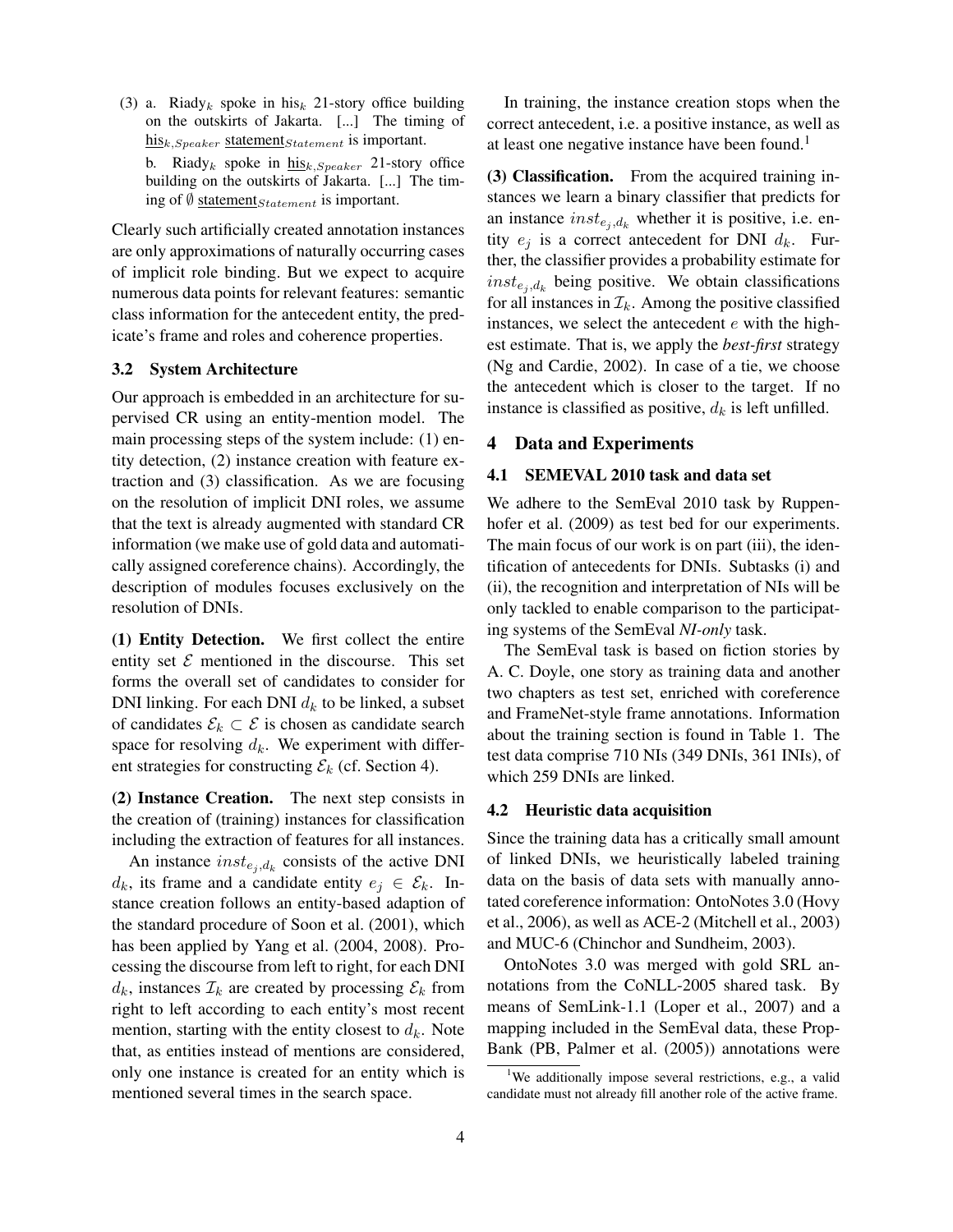|               | #ent   | avg           |   | avg #frames #frame#DNI #DNI     |       |       |       |
|---------------|--------|---------------|---|---------------------------------|-------|-------|-------|
|               |        | #ent/doc size |   |                                 | types |       | types |
| SemEval 141   |        | 141           | 9 | 1.370                           | 317   | 245   | 155   |
| <b>ONotes</b> | 7899   | 23            | 3 | 12,770                          | 258   | 2,220 | 270   |
| $ACE-2$       | 3564   | 11            | 4 | 58,204                          | 757   | 4,265 | 578   |
| MUC-6 1841    |        | 15            | 3 | 20,140                          | 654   | 997   | 310   |
| corpus        | coref  |               |   | semantic roles                  |       |       |       |
| <b>ONotes</b> | manual |               |   | manual PB CoNLL05, ported to FN |       |       |       |
| $ACE-2$       | manual |               |   | automatic FN (Semafor)          |       |       |       |
| MUC-6         | manual |               |   | automatic FN (Semafor)          |       |       |       |

Table 1: SemEval vs. heuristically acquired data

mapped to their FrameNet (FN) counterparts, if existent. For the ACE-2 and MUC-6 corpora, we used Semafor (Das and Smith, 2011) for automatic annotation with FN semantic roles. From these data sets we acquired heuristically annotated instances of role linking using the strategy explained in 3.1.

Table 1 summarizes the resulting training data. The heuristically labeled data extends the manually labeled DNI instances by an order of magnitude.

#### 4.3 Model parameters

Entity sets  $\mathcal{E}_{dni}$ . For definition of the set of candidate entities to consider for DNI linking,  $\mathcal{E}_{dni}$ , we determined different parameter settings with restrictions on the types, distances and prominence of candidate antecedents. For instance, unlike in noun phrase CR, antecedents for a DNI can be realized by a wide range of constituents other than NPs, such as prepositional (PP), adverbial (ADVP), verb phrases (VP) and even sentences (S) referring to propositions.

These settings, stated in Table 2, were inferred by experiments on the training data and by examining its statistics: *AllChains* is motivated by the fact that 72% of the DNIs are linked to referents with nonsingleton chains. On the other hand, the majority of DNI antecedents – not only non-singletons, but also phrases of a certain type or terminals that overtly fill other roles – are located in the current and the two preceding sentences (69.6%), which motivates *SentWin*. However, antecedents are also located far beyond this window span which is probably due to the nature of the SemEval texts, with prominent entities being accessible over longer stretches of discourse. *Chains+Win* is designed by taking into ac-

- AllChains This set contains all the entities represented by non-singleton coreference chains that were introduced in the discourse up to the current DNI position, assuming that this way only more salient entities are considered.
- SentWin Comprises constituents with a certain phrase type $2$  or terminals that overtly fill a role, occurring within the current or the preceding two sentences.
- Chain+Win This set comprises SentWin plus all entities mentioned at least five times up to the current DNI position (i.e. salient entities).

**Table 2:** Entity set settings  $\mathcal{E}_{dni}$ 

count all previous observations.

Training data sets. We made use of different mixtures of training data: SemEval plus different extensions using the heuristically acquired data summarized in Table 1.

#### 4.4 Feature sets: SRL, mixed and CR-oriented

Table 3 lists the most important features used for training our models. Features 1-13 were used in the best model and are ordered by their strength based on feature ablation experiments (cf. Section 5). All features are marked for their general type; the last column marks features employed by  $G\&C^3$ 

Below we give some details for selected features.

Feat. 1: Prominence. We first compute average prominence of an entity  $e$  (Eq. 2) by summing over the size (= nb. of mentions) of all entities  $e$  in a window  $w<sup>4</sup>$  of preceding sentences and dividing by the nb. of entities  $E$  in  $w$ . Prominence of  $e$  (Eq. 1) is set to the difference between its size in  $w$  and the average prominence score. $5$  The final feature value records the relative rank of e's prominence score compared to the scores of the other candidates.

$$
prom(e, w) = \# mentions(e, w) - avg\ prom(w) \hspace{2mm}(1)
$$

$$
avg\; prom(w) = \frac{\sum_{e \in E} \# mentions(e, w)}{|E|} \qquad (2)
$$

<sup>&</sup>lt;sup>2</sup>The phrase type must be NPB, S, VP, SBAR, or SG.

<sup>3</sup>∼ marks features that are similar to G&C features. Note that their only CR features are distance features.

<sup>&</sup>lt;sup>4</sup>We set  $w = 2$  based on experiments on the training data.

 $5$ This prominence score was proposed by Dolata (2010) within an entity grid approach to role linking.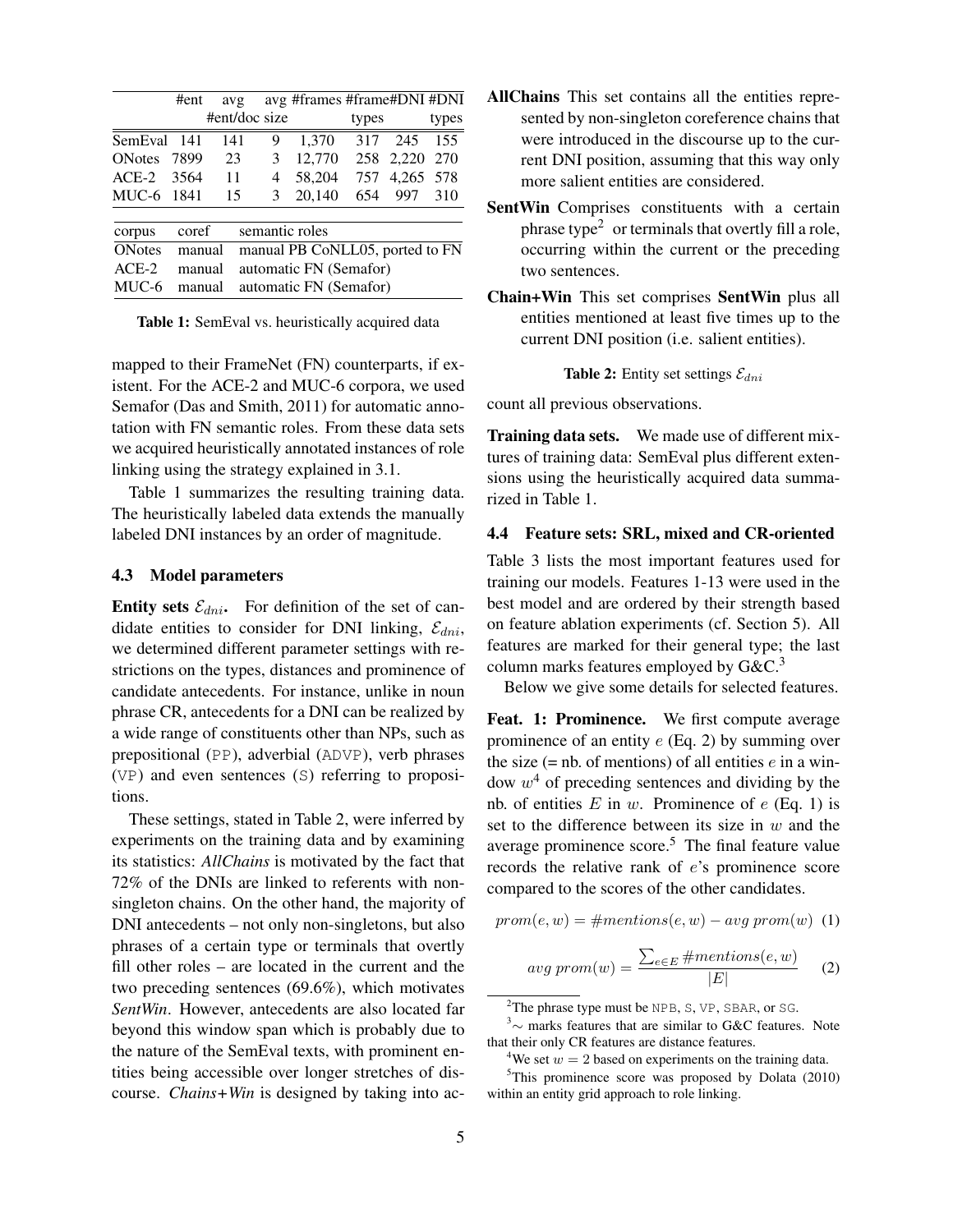| nr  | feature            |                                                                              | type       | G&C    |
|-----|--------------------|------------------------------------------------------------------------------|------------|--------|
|     | prominence         | prominence score of the entity in the current discourse position             | CR.        |        |
|     | pos.dist_mention   | PoS or phrase type of the most recent explicit mention                       | (CR)       |        |
|     |                    | concatenated with sentence distance to the target                            |            |        |
| 3   | dist_mentions      | minimum distance between DNI and entity in mentions                          | CR.        |        |
|     | dist_sentences     | minimum distance between DNI and entity in sentences                         | CR.        | $+$    |
| 5.  | vnroles_dni.entity | the counterparts of the DNI in VerbNet (VN, Kipper et al. (2000))            | mixed      | $+$    |
|     |                    | concatenated with the VN roles the entity already instantiates               |            |        |
| 6   | roles_dni.entity   | concatenation of the DNI with the FN roles the entity already instantiates   | mixed      | $\sim$ |
|     | semType_dni.entity | semantic type of the DNI concatenated with                                   | mixed      |        |
|     |                    | the semantic types of the roles the entity already instantiates              |            |        |
| 8   | avgDist_sentences  | average sentence distance between the entity and the DNI                     | CR.        | $+$    |
| 9   | sp_supersense      | agreement of the selectional preferences for the DNI                         | mixed      |        |
|     |                    | and the most frequent supersense of the entity                               |            |        |
| 10  | function (target)  | grammatical function of the target                                           | <b>SRL</b> |        |
| 11  | wnss_ent.st_dni    | pointwise mutual information between the entity's WN supersense ss and mixed |            |        |
|     |                    | the DNI's FN semantic type st: $pmi(ss,st) = log_2P(ss st)/P(ss)$            |            |        |
| 12. | nbRoles_dni.entity | like feature 5, but with NomBank arguments 0 and 1                           | mixed      | $\sim$ |
| 13. | frame.dni          | frame name concatenated with the DNI                                         | <b>SRL</b> |        |

Table 3: Best features used for training. Feat. 11 was computed on the FN dataset and the SemEval training data.

Feat. 9: SelPrefs. We compute selectional preferences following the information-theoretic approach of Resnik (1993, 1996). Similar to Erk (2007), we used an adapted version which we computed for semantic roles by means of the FN database rather than for verb argument positions. The WordNet classes over which the preferences are defined are WordNet lexicographer's files (supersenses).

The selectional association values  $\Lambda(dni, ss)$  of the DNI's selectional preferences are retrieved for the supersense ss of each candidate antecedent's head. As for Feat. 1, we define a candidate's feature value by its rank in the ordered list of these Λs.

## 4.5 Experiments

Evaluation measures. We adopt the precision (P), recall  $(R)$  and  $F_1$  measures in Ruppenhofer et al. (2010). A true positive is a DNI which has been linked to the correct entity as given by the gold data.

Classifiers and feature selection. For DNI linking, we use BayesNet (Cooper and Herskovits, 1992) as classifier, implemented in Weka (Witten and Frank, 2000).<sup>6</sup> For each parameter combination, we perform feature selection by means of leave-oneout 10-fold cross-validation on the SemEval training data with successively removing/determining the

<sup>6</sup>We experimented with different learners and selected the algorithm that performed best for the different subtasks.

best features. The resulting models  $M_i$  are then evaluated on the SemEval test data in different setups:

Exp1: Linking DNIs. Exp1 evaluates our models on the DNI linking task proper (NI-only step (iii)). This setting uses the gold coreference, SRL and DNI information in the test data.

Exp2: Full NI-only. For benchmarking on the SemEval task, we perform the complete NI-only task. Here, the test data is only enriched w/ SRL labeling. Each frame *f* in the test corpus is processed, involving the following steps:

(i) *Recognition of NIs* is performed by consulting the FN database<sup>7</sup> and determining the FN core roles that are unfilled. From this NI set, roles that are conceptually redundant or competing with *f*'s overt roles are rejected as they don't need to or must not be linked, respectively.

(ii) For predicting the *interpretation of an NI*, we use LibSVM (Chang and Lin, 2001) as classifier which further assigns each NI a probability estimate of the NI being definite. We use a small set of features: the FN semantic type of the NI and a boolean feature indicating whether the target is in passive voice and the agent (object) not realized. Further, we use a statistical feature which gives the relative

<sup>&</sup>lt;sup>7</sup>We used the FrameNetAPI by Reiter  $(2010)$ .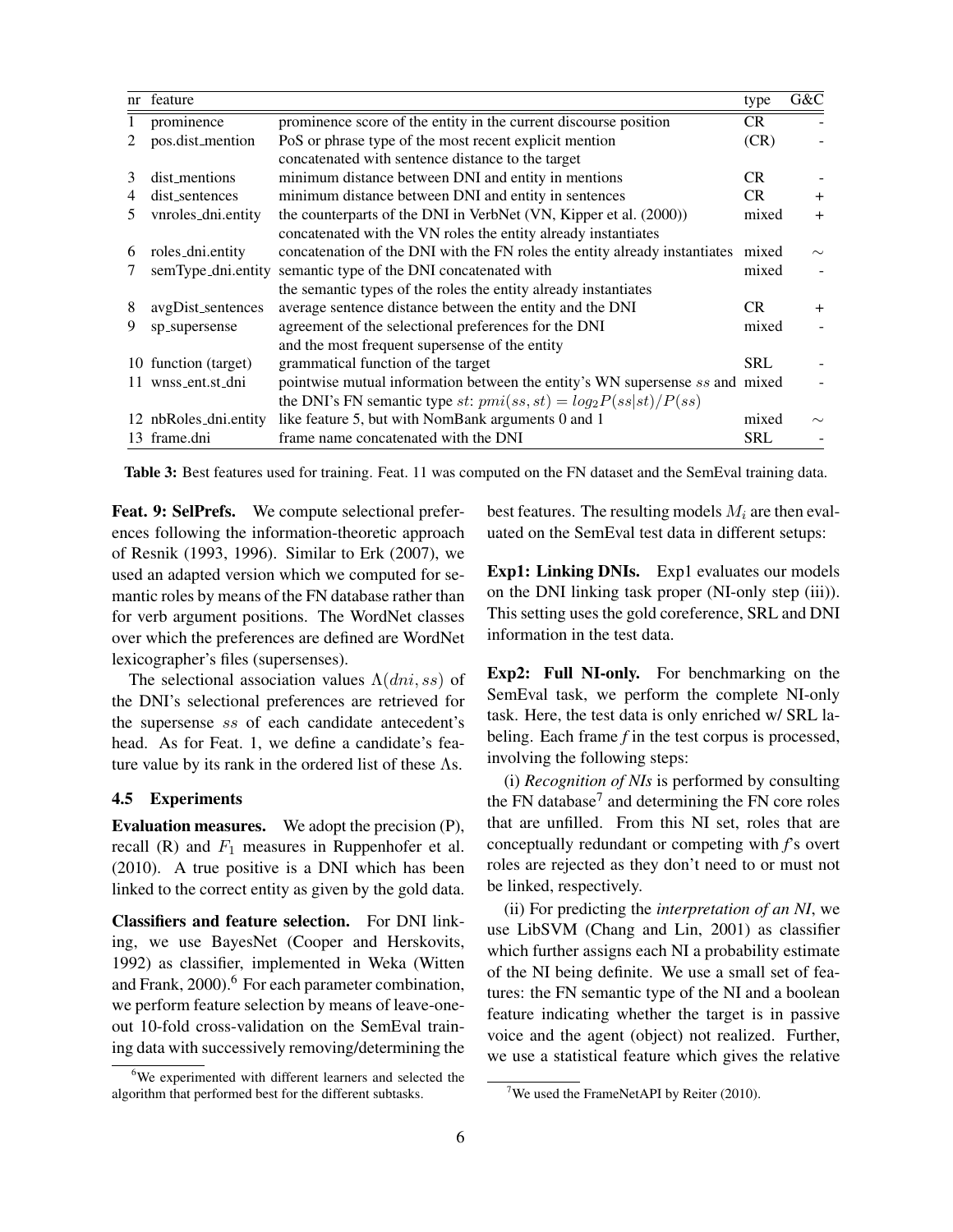| model add.     |                          | entity            | frame | <b>DNI</b> Linking $(\%)$ |                |       |
|----------------|--------------------------|-------------------|-------|---------------------------|----------------|-------|
|                | data                     | set               | anno. |                           | P R            | $F_1$ |
| $M_0$          | $\omega_{\rm{max}}$      | AllChains         | gold  |                           | 25.6 25.1 25.3 |       |
| $M_1$          |                          | ON2-10 Chains+Win | proj  |                           | 30.8 25.1 27.7 |       |
| $M_{1'}$       |                          | ON2-24 AllChains  | proj  |                           | 35.6 20.1 25.7 |       |
| $M_{1}$        |                          | $ON2-24$ SentWin  | proj  |                           | 23.3 22.4 22.8 |       |
| M <sub>2</sub> | MUC                      | Chains+Win        | auto  |                           | 26.1 24.3 25.3 |       |
| $M_3$          | ACE                      | AllChains         | auto  |                           | 24.0 21.2 22.5 |       |
| Prom           | $\overline{\phantom{0}}$ | $Chains+Win$ –    |       |                           | 20.5 20.5 20.5 |       |

Table 4: Exp1: Best performing models for different entity and data settings. Test data contain gold CR chains.

frequency of the role's realization as DNI and INI, respectively, in the training data.

(iii) *DNI linking* is performed for each of *f*'s predicted DNIs  $\mathcal{D}_f$  in descending order of their probability estimates. If an antecedent  $e_m$  can be determined for a predicted DNI, the role is labeled as such and linked to  $e_m$ . As the DNI's role has been filled now, competing or redundant DNIs are removed from  $\mathcal{D}_f$  before moving to the next predicted DNI. Only DNIs for which an antecedent is found are labeled as such.

Exp2 is evaluated on both gold coreference annotation and automatically assigned coreference chains, using the CR system of Cai et al. (2011).

# 5 Evaluation and Results

#### 5.1 Exp1: DNI linking evaluation

Table 4 shows the best performing models for DNI linking for each parameter setting<sup>8</sup>. We compare them to a strong baseline *Prom* (last row) that links each DNI to the antecedent candidate with highest prominence score. Its  $F_1$ -score is beaten by the other models, with a gain of 7.2 points for model  $M_1$ . The high performance of the baseline can be taken as evidence that salience factors are crucial for this task.

The best performing model  $M_1$  (27.7  $F_1$ ) uses about a fifth of the ON data with *Chains+Win*. When using *SentWin* as entity set,  $F_1$  drops to 18.5 (not shown). The best performing model using *SentWin*  $(M_{1''})$  performs 4.9 points below  $M_1$ . Hence, reliance on the *Chains+Win* set seems beneficial. Performance of the *AllChains* setting varies over the

| <b>Features</b>        | $\mathbf{P}(\mathcal{C})$ |      | <b>R</b> $(\%)$ <b>F</b> <sub>1</sub> $(\%)$ |
|------------------------|---------------------------|------|----------------------------------------------|
| all                    | 30.8                      | 25.1 | 27.7                                         |
| $-1-4,8$ (CR)          | 21.6                      | 8.1  | 11.8                                         |
| $-10,13$ (SRL)         | 31.0                      | 25.9 | 28.2                                         |
| $-5-7,9,11-12$ (mixed) | 20.6                      | 20.5 | 20.5                                         |

Table 5: Results of ablation study.

different data sets: the strongest model is  $M_0$  without additional data. An explanation could be the different data domains (story vs. news), leading to a different nature (length and number) of the entities.

In general, the models seem to profit from heuristically labeled training data. We note strong gains (up to 10 pts) in precision for 3 of these 5 best models, compared to  $M_0$ . Finally, we observe higher performance when using additional data with gold/ projected semantic frame annotations  $(M_1, M_{1'})$ .

Analysis of the best model. Table 5 states the results for  $M_1$  when leaving out one of the feature types at a time. The serious drop of  $F_1$  from 27.7% to 11.8% when omitting CR features clearly demonstrates that this feature type has by far the greatest impact on the task performance. Rejection of the mixed features decreases  $F_1$  to a score equal to the prominence baseline, whereas leaving out the SRLfeatures even slightly increases  $F_1$ . The weakness of Feature 13 could still be attributed to data sparsity.

#### 5.2 Exp2: Full NI-only evaluation

Table 6 lists the results for the full NI-only task obtained with the presented models with different additional training data sets (lines 2-5). When performing all three steps, the  $F_1$ -score of the best model  $M_1$  drops to 10.1% (-17.6 pts, col. 10) under usage of automatic coreference annotations in the test data (i.e. under the real task conditions). When using gold coreference annotations, the  $F_1$ -score is at 18.1% (col. 11), which can be seen as an upper bound for our current models on this task. The difference of 9.6 points between only performing DNI linking (Table 4) and the full NI-only task reflects the fact that recognizing (step i) and interpreting (step ii) NIs bear difficulties on their own.<sup>9</sup>

Comparison of our models with the two SemEval

<sup>&</sup>lt;sup>8</sup>We consider the 3 types of entity sets and different training setups  $\pm$  additional data (Section 4.3); additional data with gold, projected or automatic frame annotations. The ON data was also evaluated with roughly a fifth of ON to evaluate the effect of different amounts of data of the same type of data.

<sup>&</sup>lt;sup>9</sup>When not performing step (iii), NI recognition achieves 77.6% recall and 67% relative precision.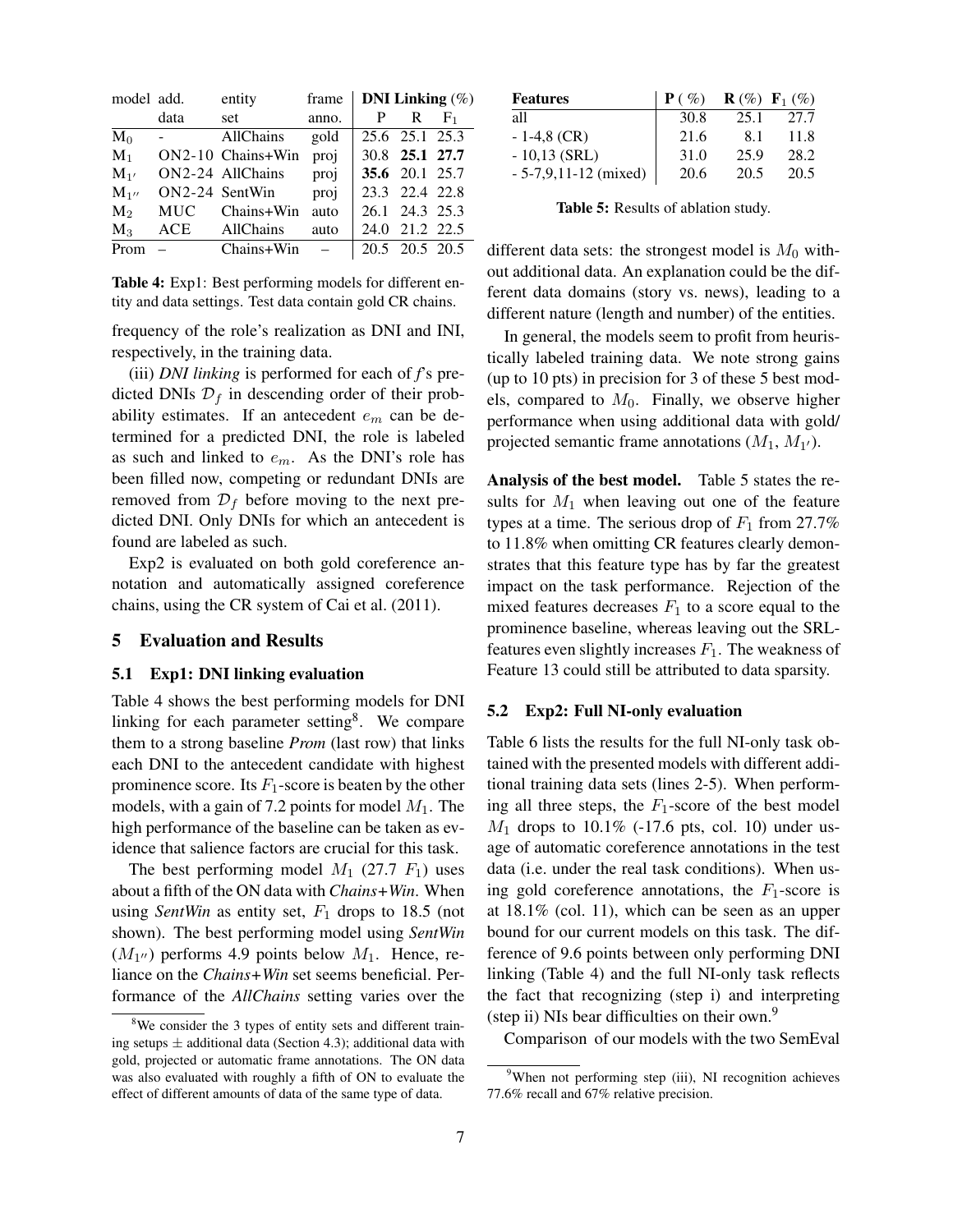|                |            |                  |       | Null Instantiations $(\% )$ |                               |          |                           |      |       |            |
|----------------|------------|------------------|-------|-----------------------------|-------------------------------|----------|---------------------------|------|-------|------------|
| model          | add.       | entity           | frame | recogn.                     | <b>interpret.</b> (precision) |          | <b>DNI</b> Linking $(\%)$ |      |       |            |
|                | data       | set              | anno. | recall                      | relative                      | absolute | P                         | R    | $F_1$ | $F_1(crf)$ |
| $M_0$          |            | AllChains        | gold  | 58                          | 68                            | 40       | 6.0                       | 8.9  | 7.1   | 12.5       |
| $M_1$          | $ON2-10$   | Chains+Win       | proj  | 56                          | 69                            | 38       | 9.2                       | 11.2 | 10.1  | 18.1       |
| $M_2$          | <b>MUC</b> | Chains+Win       | auto  | 52                          | 70                            | 36       | 7.0                       | 8.5  | 7.6   | 11.0       |
| $M_3$          | ACE        | <b>AllChains</b> | auto  | 56                          | 68                            | 38       | 5.9                       | 8.1  | 6.8   | 11.3       |
| $M_{3'}$       | <b>ACE</b> | Chains+Win       | auto  | 56                          | 68                            | 38       | 6.9                       | 9.7  | 8.0   | 9.5        |
| <b>SEMAFOR</b> |            |                  |       | 63                          | 55                            | 35       |                           |      | 1.40  |            |
| VENSES++       |            |                  |       | 8                           | 64                            | 5        |                           |      | 1.21  |            |
| T&D            |            |                  |       | 54                          | 75                            | 40       | 13.0                      | 6.0  | 8     |            |

Table 6: Exp2 results obtained for our models (lines 1-5) and comparable systems (lines 6-8). Column 5 gives the score for correctly recognized NIs. Cols. 6 and 7 report precision for correctly interpreted NIs on the basis of the correctly recognized (relative) vs. all gold NIs to be recognized (absolute). The scores in the last column  $(F_1(crf))$ were obtained with gold CR annotations.

task participants<sup>10</sup> (lines 7-8) shows that our models clearly outperform these systems – with a gain of +5.7 and +8.89 points in  $F_1$ -score in DNI linking.<sup>11</sup>

Compared to Tonelli and Delmonte (2011) (T&D),  $M_1$  has a higher  $F_1$ -score in linking of +2.1 points. In contrast to our method, their linking approach is (admittedly) heavily lexicalized and strongly tailored to the domain of the used data.

#### 6 Conclusion

We cast the problem of linking implicit semantic roles as a special case of (zero) anaphora resolution, drawing on insights from earlier work and parallels observed with zero anaphora. Our results strongly support this analysis: (i) Feature selection clearly determines CR-related features as strongest support for DNI linking. (ii) Our models beat a strong baseline using a prominence score to determine DNI reference. (iii) We devise a method for heuristically labeling training data that simulates implicit role reference. Using this data we obtain system performance beyond state-of-the-art, with high gains in precision.

While these findings clearly corroborate our conceptual approach, overall performance is still meager. Comparison to G&C's setting suggests that training data is a serious issue. We addressed the problem of training set size using heuristic data acquisition. The nature of semantic role annotations may be another problem, as FrameNet-style roles do not generalize well. Finally, implicit roles pertaining to nominalizations tend to be more local than those pertaining to verbs $^{12}$  and might be less diverse.

Our model is closer in spirit to G&C than the SemEval systems, but differs by being embedded in an entity-based CR architecture using discriminative antecedent selection. Also, we address a more principled issue, by exploring the nature of the task using a qualitative feature analysis. Our system compares favorably to related work. Benchmarking against the SemEval participants and T&D shows clear improvements. Also, T&D's model is closely tied to domain data, while ours is enhanced with out-ofdomain data. Exact comparison to G&C needs to be conducted on the same data set and labeling scheme.

In sum, within the chosen setting we can show that implicit role reference is best modeled as a special case of anaphora resolution. We observe that models trained on cleaner data perform better than on larger, but more noisy data sets. Thus, it is essential to further enhance the quality of heuristically labeled data. Applying the classifiers for steps (i) and (ii) as a filter could help to better constrain the data to the target phenomenon.

Acknowledgements. We would like to thank Mateusz Dolata for his help with salience and coherence features, and Michael Roth for his server support.

<sup>&</sup>lt;sup>10</sup>The  $F_1$ -scores are from http://semeval2.fbk.eu/ semeval2.php?location=Rankings/ranking10.html

<sup>&</sup>lt;sup>11</sup>Moreover, note that Ruppenhofer et al. describe a weaker evaluation, that judges DNI linkings as correct if the span of the linked referent contains the gold referent. Further, they consider 14 linked INIs in the test data, although linking INIs conflicts with the definition of INIs.

<sup>&</sup>lt;sup>12</sup>This is confirmed by analysis of the SemEval vs. NomBank corpus of G&C.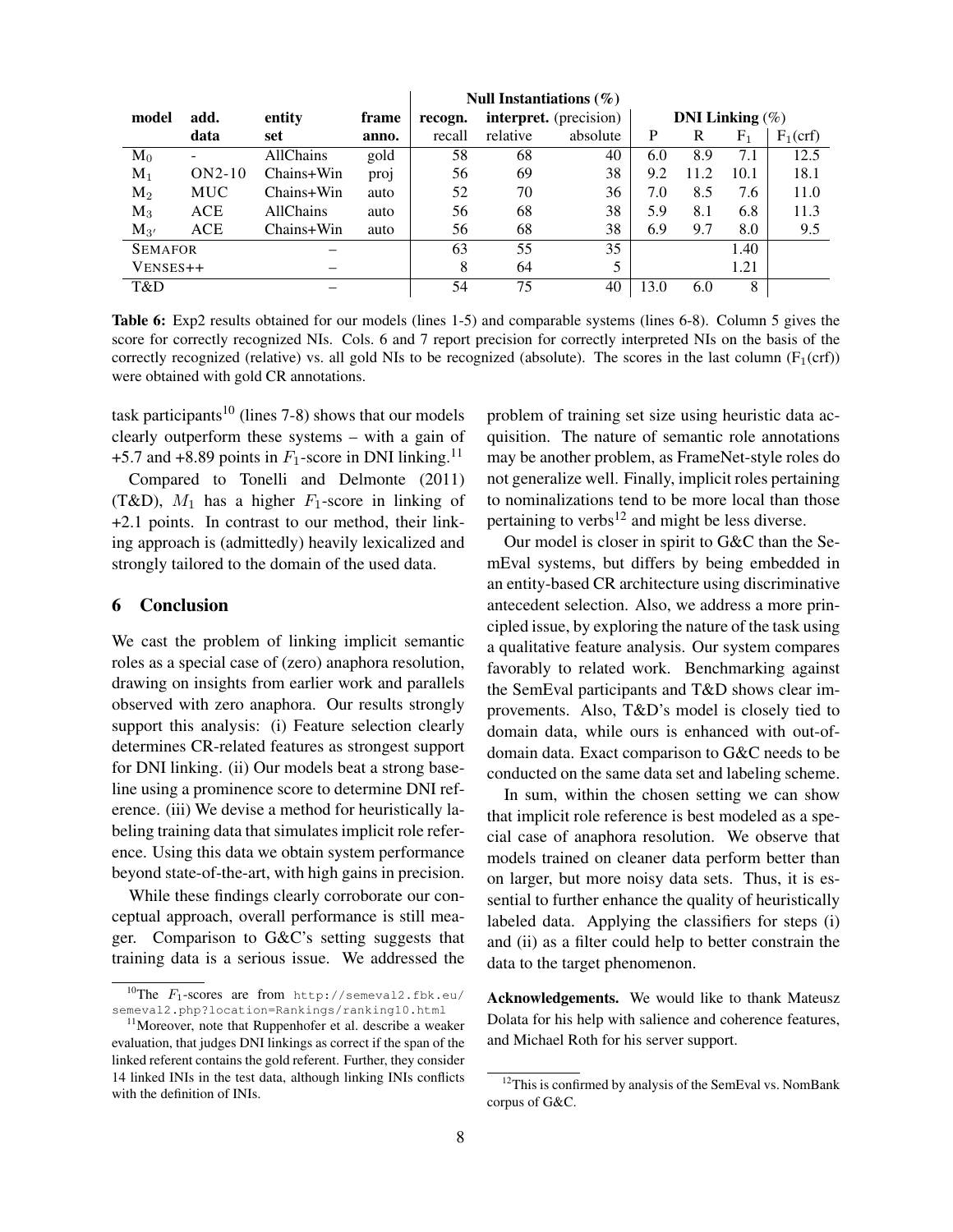#### References

- Aljoscha Burchardt, Anette Frank, and Manfred Pinkal. 2005. Building Text Meaning Representations from Contextually Related Frames – A Case Study. In *Proceedings of the 6th International Workshop on Computational Semantics*, IWCS-6, pages 66–77, Tilburg, The Netherlands.
- Jie Cai and Michael Strube. 2010. End-to-end coreference resolution via hypergraph partitioning. In *Proceedings of the 23rd International Conference on Computational Linguistics*, pages 143–151, Beijing, China.
- Jie Cai, Eva Mújdricza-Maydt, and Michael Strube. 2011. Unrestricted coreference resolution via global hypergraph partitioning. In *Proceedings of the Shared Task of 15th Conference on Computational Natural Language Learning*, pages 56–60, Portland, Oregon.
- Chih-Chung Chang and Chih-Jen Lin, 2001. *LIB-SVM: a Library for Support Vector Machines*. Software available at http://www.csie.ntu.edu. tw/˜cjlin/libsvm.
- Desai Chen, Nathan Schneider, Dipanjan Das, and Noah A. Smith. 2010. SEMAFOR: Frame Argument Resolution with Log-Linear Models. In *Proceedings of the 5th International Workshop on Semantic Evaluation*, pages 264–267, Uppsala, Sweden, July.
- Nancy Chinchor and Beth Sundheim, 2003. *Message Understanding Conference (MUC) 6*. Linguistic Data Consortium, Philadelphia.
- Gregory F. Cooper and Edward Herskovits. 1992. A Bayesian Method for the Induction of Probabilistic Networks from Data. *Machine Learning*, 9(4):309– 347.
- Dipanjan Das and Noah A. Smith. 2011. Semisupervised frame-semantic parsing for unknown predicates. In Dekang Lin, Yuji Matsumoto, and Rada Mihalcea, editors, *ACL*, pages 1435–1444. The Association for Computer Linguistics.
- Dipanjan Das, Nathan Schneider, Desai Chen, and Noah A. Smith. 2010. Probabilistic Frame-Semantic Parsing. In *Human Language Technologies: The 2010 Annual Conference of the North American Chapter of the Association for Computational Linguistics*, pages 948–956, Los Angeles, California, June.
- Mateusz Dolata. 2010. *Extending the Entity-Grid Model for the Processing of Implicit Roles in Discourse*. Bachelor's thesis, Department of Computational Linguistics, Heidelberg University, Germany.
- Katrin Erk. 2007. A Simple, Similarity-based Model for Selectional Preferences. In *Proceedings of the 45th Annual Meeting of the Association for Computational Linguistics*, ACL '07, pages 216–223, Prague, Czech Republic, June.
- Charles J. Fillmore and Collin F. Baker. 2001. Frame Semantics for Text Understanding. In *Proceedings of the NAACL 2001 Workshop on WordNet and Other Lexical Resources*, Pittsburgh, June.
- Charles J. Fillmore, Christopher R. Johnson, and Miriam R. L. Petruck. 2003. Background to Framenet. *International Journal of Lexicography*, 16(3):235–250.
- Simon Garrod and Melody Terras. 2000. The Contribution of Lexical and Situational Knowledge to Resolving Discourse Roles: Bonding and Resolution. *Journal of Memory and Language*, 42(4):526–544.
- Matthew Gerber and Joyce Chai. 2010. Beyond Nom-Bank: A Study of Implicit Arguments for Nominal Predicates. In *Proceedings of the 48th Annual Meeting of the Association for Computational Linguistics*, pages 1583–1592, Uppsala, Sweden, July.
- Matthew Steven Gerber. 2011. *Semantic Role Labeling of Implicit Arguments for Nominal Predicates*. Ph.D. thesis, Michigan State University.
- Eduard Hovy, Mitchell Marcus, Martha Palmer, Lance Ramshaw, and Ralph Weischedel. 2006. OntoNotes: The 90% Solution. In *Proceedings of the Human Language Technology Conference of the North American Chapter of the Association for Computational Linguistics*, HLT-NAACL '06, pages 57–60, New York, New York, June.
- Ryu Iida and Massimo Poesio. 2011. A Cross-Lingual ILP Solution to Zero Anaphora Resolution. In *Proceedings of the 49th Annual Meeting of the Association for Computational Linguistics*, pages 804–813, Portland, Oregon.
- Kenji Imamura, Kuniko Saito, and Tomoko Izumi. 2009. Discriminative Approach to Predicate-Argument Structure Analysis with Zero-Anaphora Resolution. In *Proceedings of the Joint Conference of the 47th Annual Meeting of the Association for Computational Linguistics and the 4th International Joint Conference on Natural Language Processing of the Asian Federation of Natural Language Processing*, ACL-IJCNLP '09, pages 85–88, Suntec, Singapore, August.
- Megumi Kameyama. 1985. *Zero Anaphora: The case of Japanese*. Ph.D. thesis, Stanford University.
- Karin Kipper, Hoa Trang Dang, and Martha Palmer. 2000. Class-Based Construction of a Verb Lexicon. In *Proceedings of the 17th National Conference on Artificial Intelligence and 12th Conference on Innovative Applications of Artificial Intelligence*, pages 691–696, Austin, Texas. AAAI Press. http://verbs.colorado.edu/˜mpalmer/ projects/verbnet.html.
- Edward Loper, Szu ting Yi, and Martha Palmer. 2007. Combining Lexical Resources: Mapping between